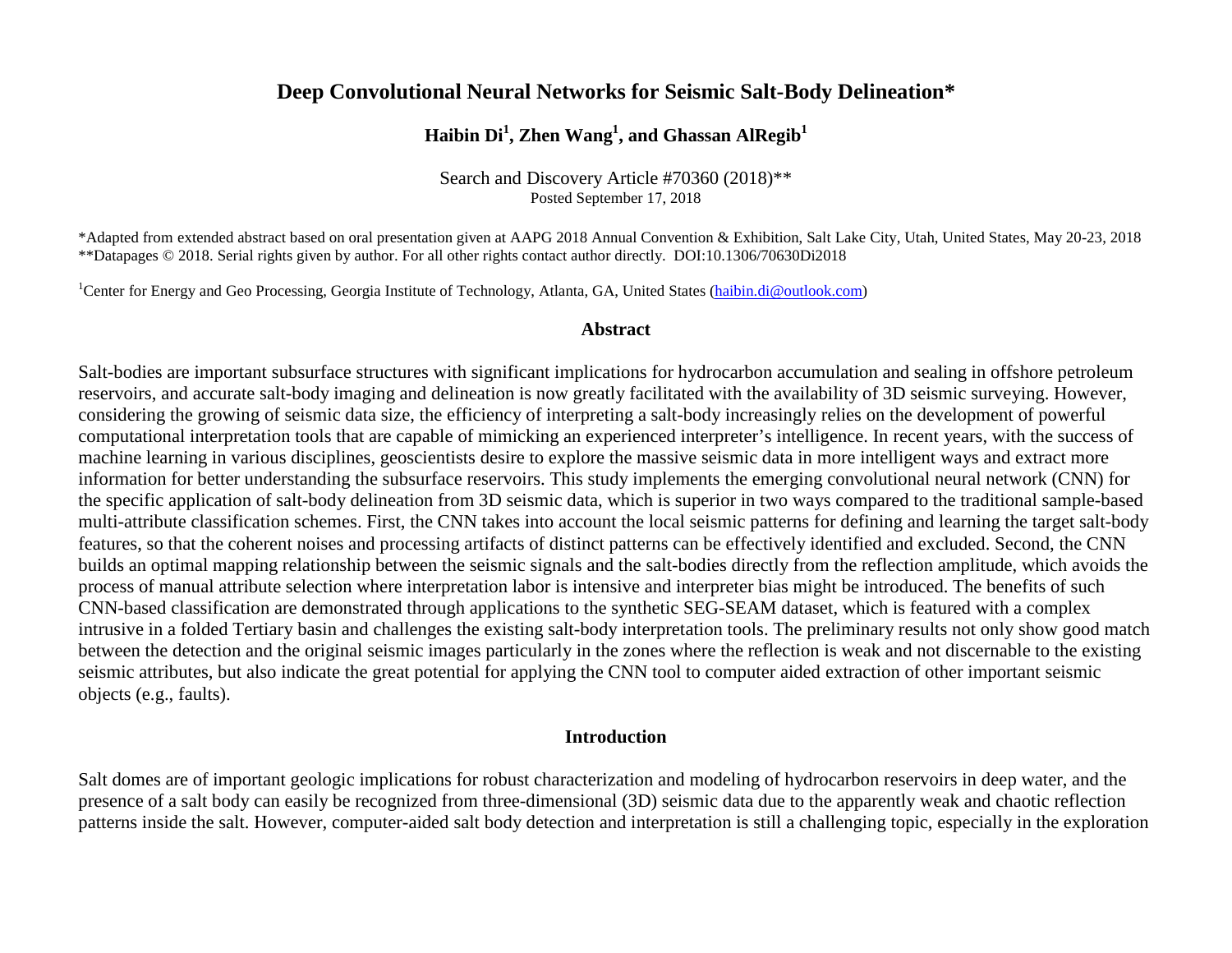areas of multiple salt bodies developed at different stages. In the past decades, great efforts have been devoted into this field by developing both new attributes and methods/algorithms to help delineate salt bodies from the surrounding non-salt features.

From the perspective of seismic attribute analysis, both edge detection and geometric and texture analysis are applicable for highlighting the boundaries of a salt dome, considering the significant variation of seismic signals across the boundaries. Particularly, the edge detection and geometric attributes evaluate the lateral changes in seismic amplitude, waveform, and/or reflector geometry, and correspondingly are capable of identifying the salt boundaries where the seismic pattern dramatically varies. Such attributes include the coherence (Bahorich and Farmer, 1995), the semblance (Marfurt et al., 1998), the similarity (Tingdahl ad de Rooij, 2005), various edge detectors used in the field of image processing (e.g., Luo et al., 1996; Zhou et al., 2007; Aqrawi et al., 2011; Di and Gao, 2014a; Asjad and Mohamed, 2015), the curvature (Roberts, 2001; Al-Dossary and Marfurt, 2006), the flexure (Gao, 2013; Di and Gao, 2014b, 2016, 2017a; Yu and Li, 2017; Qi and Marfurt, 2017). Similarly, as the first seismic texture attribute, the gray-level co-occurrence matrix (GLCM) was introduced from the field of image processing and is now widely used for seismic facies analysis (Gao, 2003, 2011; Eichkitz et al., 2013; Di and Gao, 2017b). Recently, with the increasing interest in deep-water reservoirs of salt bodies, more salt attributes have been developed, including the gradient of textures (GoT) (Hegazy and AlRegib, 2014), the seismic saliency (Drissi et al., 2008; Shafiq et al., 2016), and the salt likelihood (Wu, 2016).

By treating an attribute map as a digital image, further processing of such image aims at suppressing any false salt boundaries, which can then be considered as an image segmentation problem. Several methods have been proposed in the literature. For example, normalized cuts (e.g., Shi and Malik, 2000; Lomask et al., 2007) detects salt domes by solving a global optimization problem and thereby is less sensitive to local discontinuities; however, such method is computationally expensive and not suitable for processing large seismic datasets. The active-contourmodels method (e.g., Zhang and Halpert, 2012; Haukas et al., 2013; Shafiq et al., 2015a) starts with the initial boundary from interpreters and then gradually deform it to fit the salt boundary observed in the attribute image. Similarly, Wu (2016) incorporates discrete pickings by an interpreter into the detection process to guide accurate delineation of salt boundaries, especially in complicated zones with gaps or outliers. To avoid interpreter bias, Ramirez et al. (2016) adopt the theory of sparse representation and apply it to automatically segment salt structures from 3D seismic dataset with a minimum intervention from an interpreter.

However, considering the geologic complexities, in most cases, the use of a single salt attribute is insufficient for accurate delineation of the boundaries of a salt-body. For addressing such limitation, Meanwhile, considering the insufficiency of a single attribute to reliable salt detection, researchers (Berthelot et al., 2013; Halpert et al., 2014; Asjad and Mohamed, 2015; Guillen et al., 2015; Qi et al., 2016) have suggested integrating multiple attributes through machine learning-based techniques for improved detection accuracy and efficiency. The majority of the existing machine learning-based classification focuses on facies analysis, and a comparison of several unsupervised clustering/classification techniques in application of multiple attribute analysis could be found in Barnes and Laughlin (2002) and Zhao et al. (2015). Recently, such multi-attribute based classification has been implemented for the purpose of seismic structure interpretation, including faults and salt-bodies (e.g., Zheng et al., 2014; Di and AlRegib, 2017; Huang et al., 2017; Di et al., 2017a, 2017b; Guitton et al., 2017). However, these attribute-based techniques are greatly dependent on an experienced interpreter in selecting and preparing seismic attributes. Such process is labor intensive, and more importantly, has to be repeated when shifting the exploration from one dataset to another, considering the distinct geology in different areas.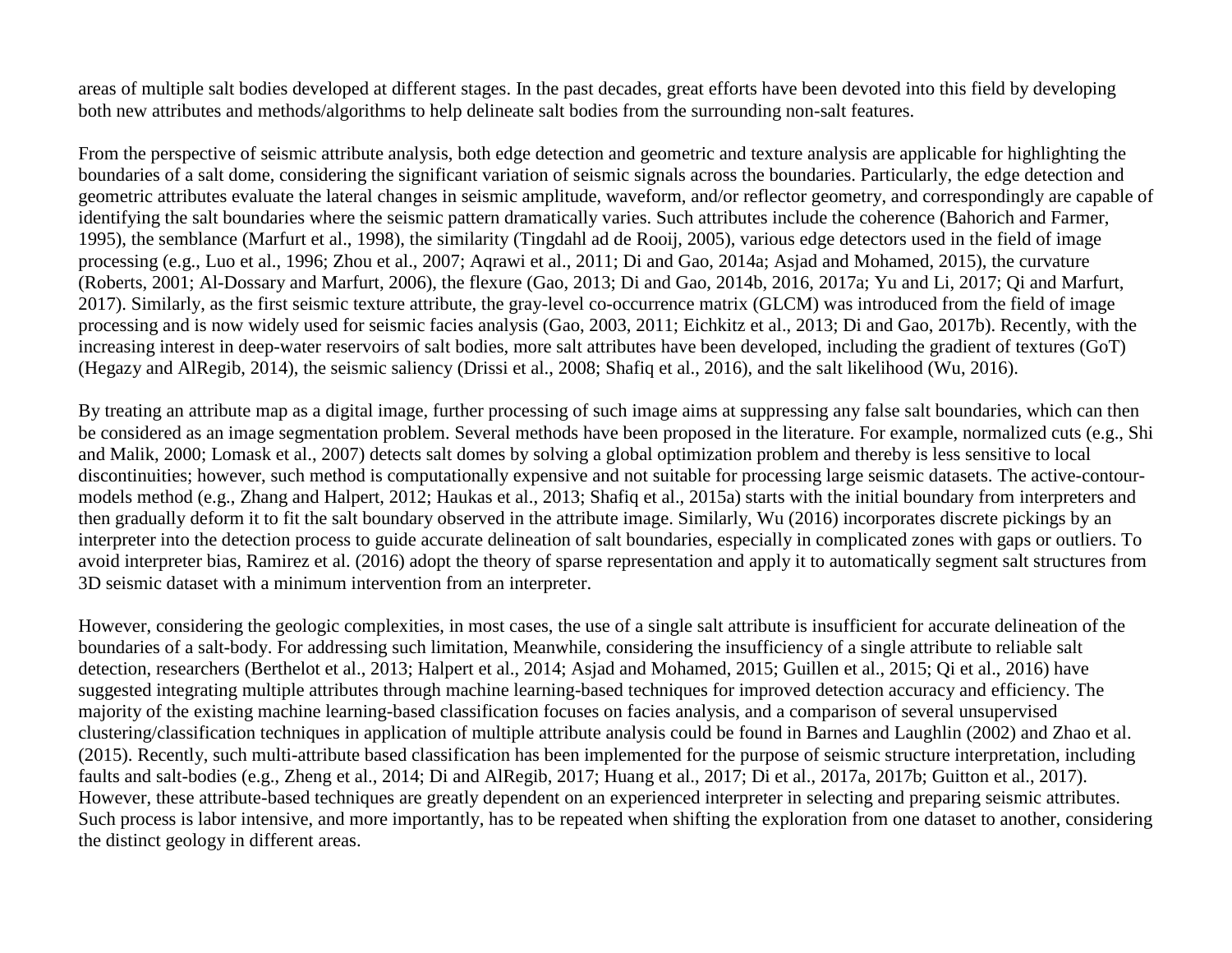In this paper, we propose a new method for accurately delineating the boundary of salt bodies by the emerging convolutional neural network (CNN), which is superior in two aspects over the traditional multi-attribute based techniques. First, the CNN network defines, learns, and classifies the salt-bodies based on local seismic reflection patterns, so that the seismic noises and processing artifacts of distinct patterns can be effectively identified and excluded. Second, the CNN network builds the mapping relationship between the seismic signals and the salt-bodies using the original seismic amplitude, instead of manually selected seismic attributes, so that the entire process requires less from an interpreters and the interpreter bias can be maximally avoided. The paper is organized as follows: First, we illustrate the workflow of the proposed method in details. Next, we demonstrate the results and compare them to those by the traditional techniques. Finally, based on the results of the experiments, we draw conclusions at the end of the paper.

## **Methodology**

The proposed workflow is shown in [Figure 1,](#page-8-0) which consists of three components as below. As the testing dataset, we use a subset (417 inlines x 417 crosslines x 168 samples per trace) of the 3D SEG-SEAM data that contains a complex salt intrusive and challenges the existing techniques of subsalt imaging in Tertiary basins, with emphasis on deepwater Gulf of Mexico (Orristaglio, 2016).

## **A. Training image preparation**

For the supervised CNN classification in this study, we prepare the training images in three steps. First, the boundary of the salt-body in three vertical sections, including inline #4403, #4499, and #4595, are manually interpreted. Then, the 3 labelled inline sections are discretized to provide us with a total of 10,037 seeds on the target salt-body boundaries. Next, one image patch of the original post-stack amplitude is retrieved in a size of 31 crosslines by 31 samples centered about each of the labelled seeds. Finally, these images are resampled to be 32 by 32 to facilitate the convolution and pooling operations used in the CNN convolutional layers.

## **B. CNN Classifier training**

[Figure 2](#page-9-0) illustrates the architecture of the CNN network used for salt-body classification in this study. In particularly, it consists of two convolutional layers followed by one fully connected layer. The input seismic images are 32 by 32. The convolution masks have a size of 9 by 9. The convolutional layer generates eight features. The 2x2 maximum pooling is used to reduce the dimensions of output features after convolution and hence to control overfitting. The dropout technique (Hinton et al., 2012) is also used to avoid overfitting by preventing complex co-adaptations on training data. The fully connected layer has 2048 neurons, and the softmax cross entropy is computed for measuring the probability error between the classification and the true labels. The prepared 420,336 images from the three sections are used for training the CNN network in 300 epochs. Cross validation is applied for verifying the accuracy of the trained CNN classifier. The activation function at all neurons is initialized as random noises in normal distribution with the standard deviation of 0.1, and are updated while the training continues.

## C**. Volumetric processing**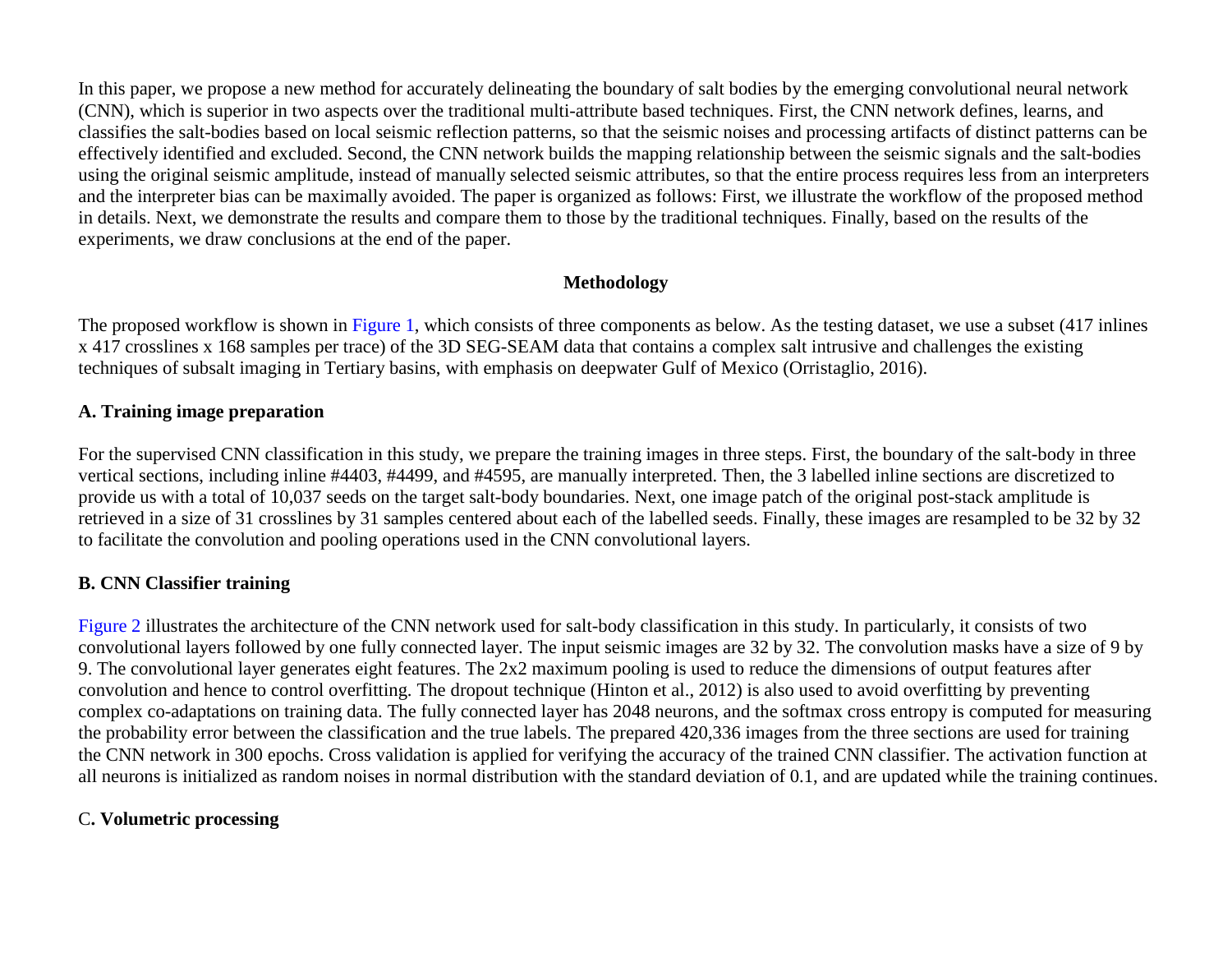Finally, the trained CNN classifier is applied to the entire seismic survey for generating a salt-body volume. At each seismic sample, an image patch of 31 crosslines by 31 samples is first retrieved from the original amplitude and then resampled into 32 by 32. Then its label is predicted by the trained CNN classifier and assigned to the central sample. Correspondingly, the generated salt-body volume is of the same size as the original seismic data (417 inlines x 417 crosslines x 168 samples per trace).

### **Results Analysis**

For demonstrating the accuracy of the proposed CNN approach, we first compare the results with the traditional multi-attribute based classification methods. [Figure 3](#page-10-0) displays the comparisons in the three inline sections with manual interpretation, among which we notice that the CNN result is clean and closest to the manual interpretation. On one hand, compared to the SVM, the neural networks (MLP and CNN) significantly reduces the false-positive ratio, so that these samples nearby the salt dome are not misclassified as thick salt boundaries. On the other, the SVM and MLP fails in the zones of weak reflections where the seismic attributes cannot identify the salt boundaries (denoted by circles), whereas the CNN successfully identifies these features and builds a robust mapping relationship between them and the seismic signals.

Next, for addressing the concern of over training, [Figure 4](#page-11-0) displays the 3D view of the salt-body surface and the clipping to six randomly selected vertical sections that were not used in the training process. It is clear that, the CNN classification successfully detects the salt-body boundaries as thin curves, indicating that the trained CNN classifier is capable of learning the target seismic features from the original poststack seismic amplitude and detecting the identical ones accurately.

### **Conclusions**

Reliable detection of subsurface salt bodies from 3D seismic data is essential for reservoir characterization and modeling. This study has presented a new method for salt boundary delineation based on the emerging convolutional neural network (CNN) technique, which is superior in two aspects over the traditional multi-attribute based techniques. First, the CNN network defines, learns, and classifies the salt-bodies based on local seismic reflection patterns, so that the seismic noises and processing artifacts of distinct patterns can be effectively identified and excluded. Second, the CNN network builds the mapping relationship between the seismic signals and the salt-bodies using the original seismic amplitude, instead of manually selected seismic attributes, so that the entire process requires less from an interpreters and the interpreter bias can be maximally avoided. The good match between the generated salt-probability volume and the original seismic images not only verifies the capability of the CNN tool on learning seismic features, but also indicates greater potential of the state-of-the-art machine learning techniques for more advanced seismic data analysis, such as real-time feature segmentation.

## **Acknowledgments**

This work is supported by the Center for Energy & Geo Processing (CeGP) at Georgia Institute of Technology and King Fahd University of Petroleum and Minerals. We thank the society of Exploration Geophysicists as well as the project sponsors for providing the open SEAM dataset. The convolutional neural network algorithm is implemented based on the open-source Python package TensorFlow developed by Google Brain.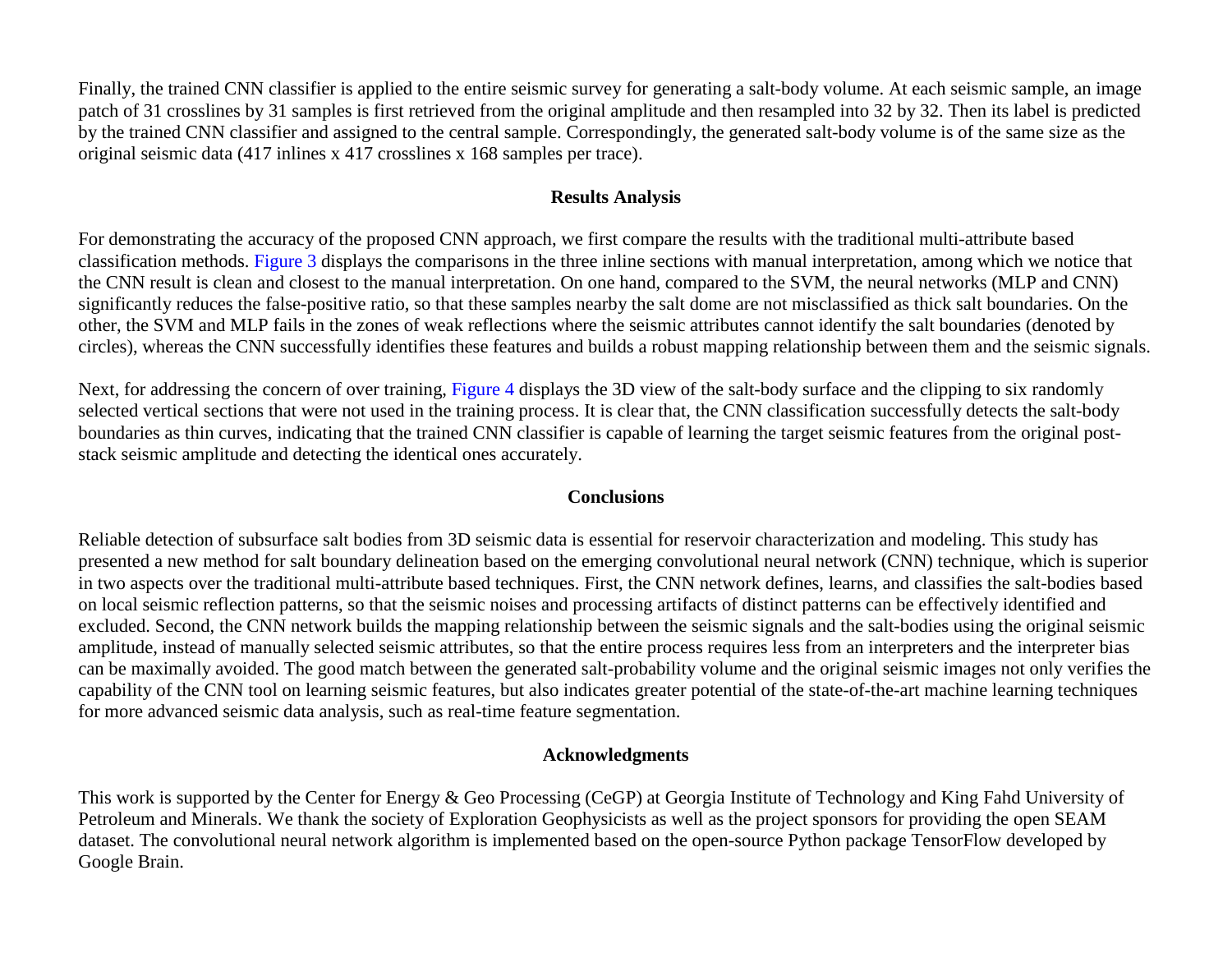#### **References Cited**

Al-Dossary, S., and K. J. Marfurt, 2006, 3D volumetric multispectral estimates of reflector curvature and rotation: Geophysics, 71, p. 41-51.

Aqrawi, A. A., T. H. Boe, and S. Barros, 2011, Detecting salt domes using a dip guided 3D sobel seismic attribute: SEG Technical Program Expanded Abstracts 2011, p. 1014–1018.

Asjad, A., and D. Mohamed, 2015, A new approach for salt dome detection using a 3D multidirectional edge detector: Applied Geophysics, 12, p. 334–342

Bahorich, M., and S. Farmer, 1995, 3-D seismic coherency for faults and stratigraphic features: The Leading Edge, 14, p. 1053-1058.

Barnes, A. E., and K. J. Laughlin, 2002, Investigation of methods for unsupervised classification of seismic data: SEG Technical Program Expanded Abstracts 2002, p. 2221–2224

Berthelot, A., A. H. Solberg, and L. J. Gelius, 2013, Texture attributes for detection of salt: Journal of Applied Geophysics, 88, p. 52–69.

Di, H., and D. Gao, 2014a, Gray-level transformation and Canny edge detection for 3D seismic discontinuity enhancement: Computers & Geosciences, 72, p. 192-200.

Di, H., and D. Gao, 2014b, A new algorithm for evaluating 3D curvature and curvature gradient for improved fracture detection: Computers & Geosciences, 70, p. 15-25.

Di, H., and D. Gao, 2016, Improved estimates of seismic curvature and flexure based on 3D surface rotation in the presence of structure dip: Geophysics, 81, p. IM37-IM47.

Di, H., and D. Gao, 2017a, 3D seismic flexure analysis for subsurface fault detection and fracture characterization: Pure and Applied Geophysics, 174, p. 747-761.

Di, H., and D. Gao, 2017b, Nonlinear gray-level co-occurrence matrix texture analysis for improved seismic facies interpretation: Interpretation, 5, p. SJ31-SJ40.

Di, H., and G. AlRegib, 2017, Seismic multi-attribute classification for salt boundary detection: A comparison: 79th EAGE Conference and Exhibition, Tu-B4-13.

Di, H., M. Shafiq, and G. AlRegib, 2017a, Multi-attribute k-means cluster analysis for salt boundary detection: 79th EAGE Conference and Exhibition, Tu-B4-09.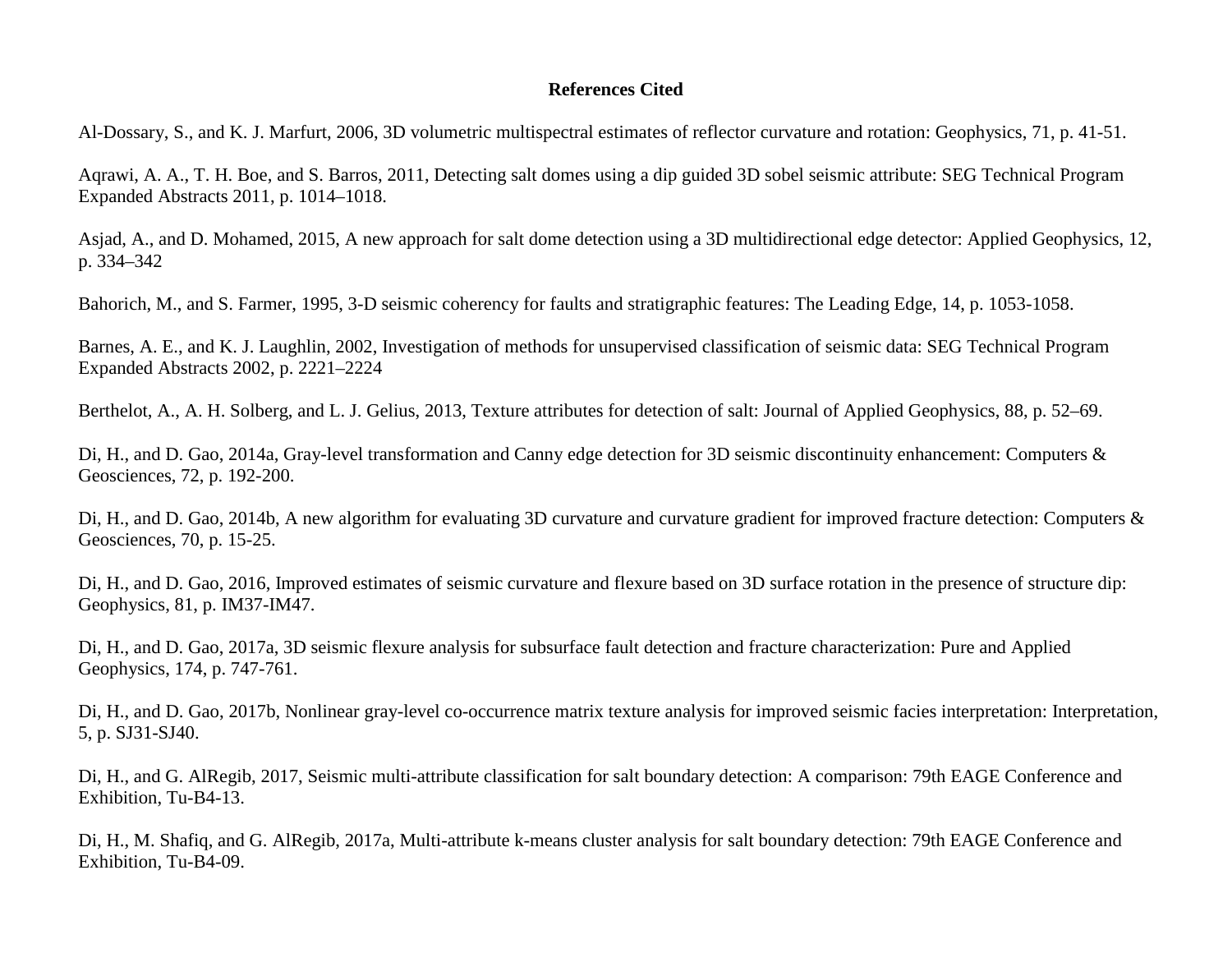Di, H., M. A. Shafiq, and G. AlRegib, 2017b, Seismic fault detection based on multi-attribute support vector machine analysis: 87th Annual SEG Meeting Extended Abstracts, p. 2039-2044

Drissi, N., T. Chonavel, and J. M. Boucher, 2008, Salient features in seismic images: OCEANS 2008-MTS/IEEE Kobe Techno-Ocean, IEEE, p. 1–4.

Eichkitz, C. G., J. Amtmann, and M. G. Schreilechner, 2013, Calculation of gray level co-occurrence matrix-based seismic attributes in three dimensions: Computers & Geosciences, 60, p. 176-183.

Gao, D., 2003, Volume texture extraction for 3D seismic visualization and interpretation: Geophysics, 68, p. 1294–1302.

Gao, D., 2011, Latest developments in seismic texture analysis for subsurface structure, facies, and reservoir characterization: A review: Geophysics, 76, p. W1-W13.

Gao, D., 2013, Integrating 3D seismic curvature and curvature gradient attributes for fracture detection: Methodologies and Interpretational implications: Geophysics, 78, p. O21-O38.

Guillen, P., G. Larrazabal, G. Gonzalez, D. Boumber, and R. Vilalta, 2015, Supervised learning to detect salt body: SEG Technical Program Expanded Abstracts 2015, p. 1826–1829.

Guitton, A., H. Wang, and W. Trainor-Guitton, 2017, Statistical imaging of faults in 3D seismic volumes using a machine learning approach: SEG Technical Program Expanded Abstracts 2017, p. 2045–2049

Halpert, A. D., R. G. Clapp, and B. Biondi, 2014, Salt delineation via interpreter-guided 3D seismic image segmentation: Interpretation, 2, p. T79–T88

Haukas, J., O. R. Ravndal, B. H. Fotland, A. Bounaim, and L. Sonneland, 2013, Automated salt body extraction from seismic data using the level set method: First Break, 31, p. 35–42.

Hegazy, T., and G. AlRegib, 2014, Texture attributes for detecting salt bodies in seismic data: SEG Technical Program Expanded Abstracts 2014, p. 1455–1459.

Hinton, G. E., N. Srivastava, A. Krizhevsky, I. Sutskever, and R. R. Salakhutdinov, 2012, Improving neural networks by preventing coadaptation of feature detectors: arXiv preprint arXiv: 1207.0580

Huang, L., X. Dong, and T. E. Clee, 2017, A scalable deep learning platform for identifying geologic features from seismic attributes: The Leading Edge, 36, p. 249-256.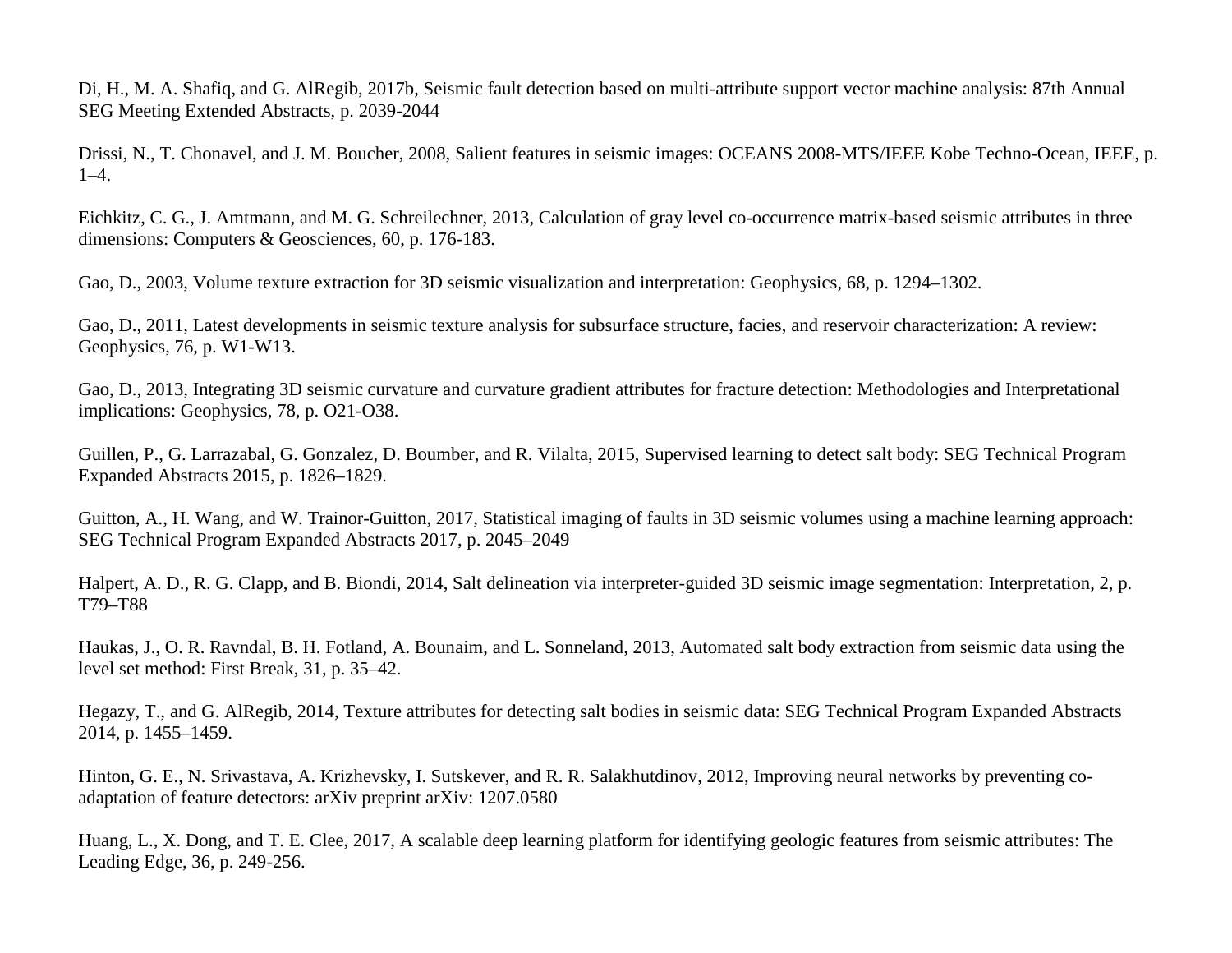Lomask, J., R. G. Clapp, and B. Biondi, 2007, Application of image segmentation to tracking 3D salt boundaries: Geophysics, 72, p. P47–P56

Luo, Y., W. G. Higgs, and W. S. Kowalik, 1996, Edge detection and stratigraphic analysis using 3-D seismic data: 66th Annual International Meeting, SEG, Expanded Abstracts, p. 324-327.

Marfurt, K. J., R. L. Kirlin, S. L. Farmer, and M. S. Bahorich, 1998, 3-D seismic attributes using a semblance-based coherency algorithm: Geophysics, 63, p. 1150-1165.

Oristaglio, M., 2016, SEAM update: Integrated reservoir and geophysical modeling: SEAM Time Lapse and SEAM Life of Field: The Leading Edge, 35, p. 912–915.

Qi, J., T. Lin, T. Zhao, F. Li, and K. Marfurt, 2016, Semi supervised multiattribute seismic1facies analysis: Interpretation, 4, p. SB91–SB106

Qi, X., and K. Marfurt, 2017, Volumetric aberrancy to map subtle faults and flexures: SEG Technical Program Expanded Abstracts 2017, p. 3443–3447.

Ramirez, C., G. Larrazabal, and G. Gonzalez, 2016, Salt body detection from seismic data via sparse representation: Geophysical Prospecting, 64, p. 335–347

Roberts, A., 2001, Curvature attributes and their application to 3D interpreted horizons: First Break, 19, p. 85-100.

Shafiq, M. A., Z. Wang, and G. AlRegib, 2015a, Seismic interpretation of migrated data us-16ing edge-based geodesic active contours: Signal and Information Processing (GlobalSIP), 2015 IEEE Global Conference on, IEEE, p. 596–600.

Shafiq, M. A., Z. Wang, A. Amin, T. Hegazy, M. Deriche, and G. AlRegib, 2015b, Detection of salt-dome boundary surfaces in migrated seismic volumes using gradient of textures: SEG Technical Program Expanded Abstracts 2015, p. 1811–1815.

Shafiq, M. A., T. Alshawi, Z. Long, and G. AlRegib, 2016, Salsi: A new seismic attribute13for salt dome detection: Acoustics, Speech and Signal Processing (ICASSP), 2016 IEEE International Conference on, IEEE, p. 1876–1880.

Shi, J., and J. Malik, 2000, Normalized cuts and image segmentation: IEEE Transactions on pattern analysis and machine intelligence, 22, p. 888–905

Tingdahl, K. M., and M. de Rooij, 2005, Semi-automatic detection of faults in 3D seismic data: Geophysical Prospecting, 53, p. 533-542.

Wu, X., 2016, Methods to compute salt likelihoods and extract salt boundaries from 3D seismic images: Geophysics, 81, p. IM119–IM12.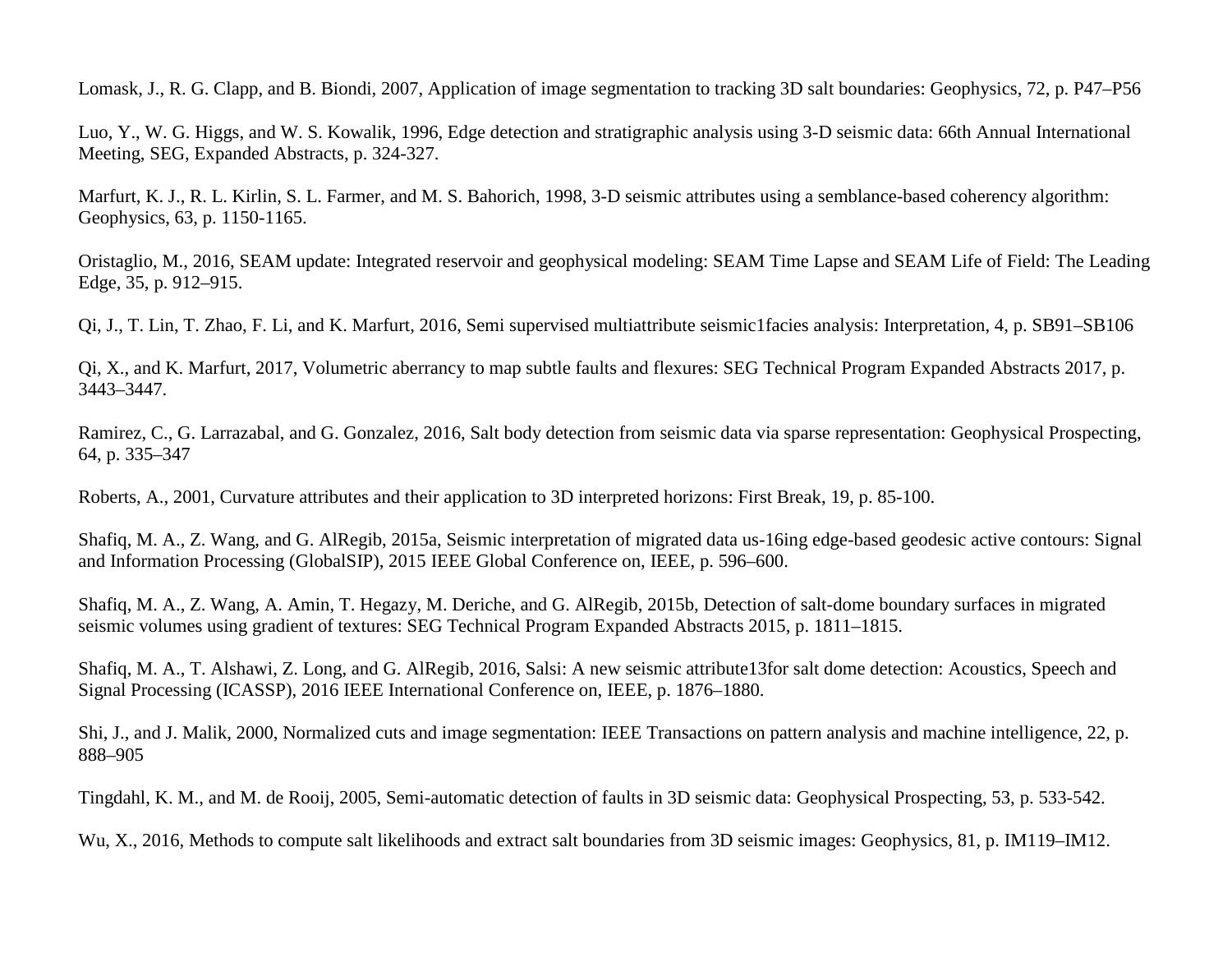Yu, J., and Z. Li, 2017, Arctangent function-based third derivative attribute for characterization of faults: Geophysical Prospecting, 65, p. 913– 925.

Zhang, Y., and A. D. Halpert, 2012, Enhanced interpreter-aided salt boundary extraction using shape deformation: SEG Technical Program Expanded Abstracts 2012, p. 1–5.

Zheng, Z., P. Kavousi, and H. Di, 2014, Multi-attributes and neural network-based fault detection in 3D seismic interpretation: Advanced Materials Research, 838, p. 1497–1502

Zhao, T., V. Jayaram, A. Roy, and K. J. Marfurt, 2015, A comparison of classification techniques for seismic facies recognition: Interpretation, 3, p. SAE29–SAE58.

Zhou, J., Y. Zhang, Z. Chen, and J. Li, 2007, Detecting boundary of salt dome in seismic data with edge-detection technique: 77th Annual International Meeting, SEG Expanded Abstracts, p. 1392–1396.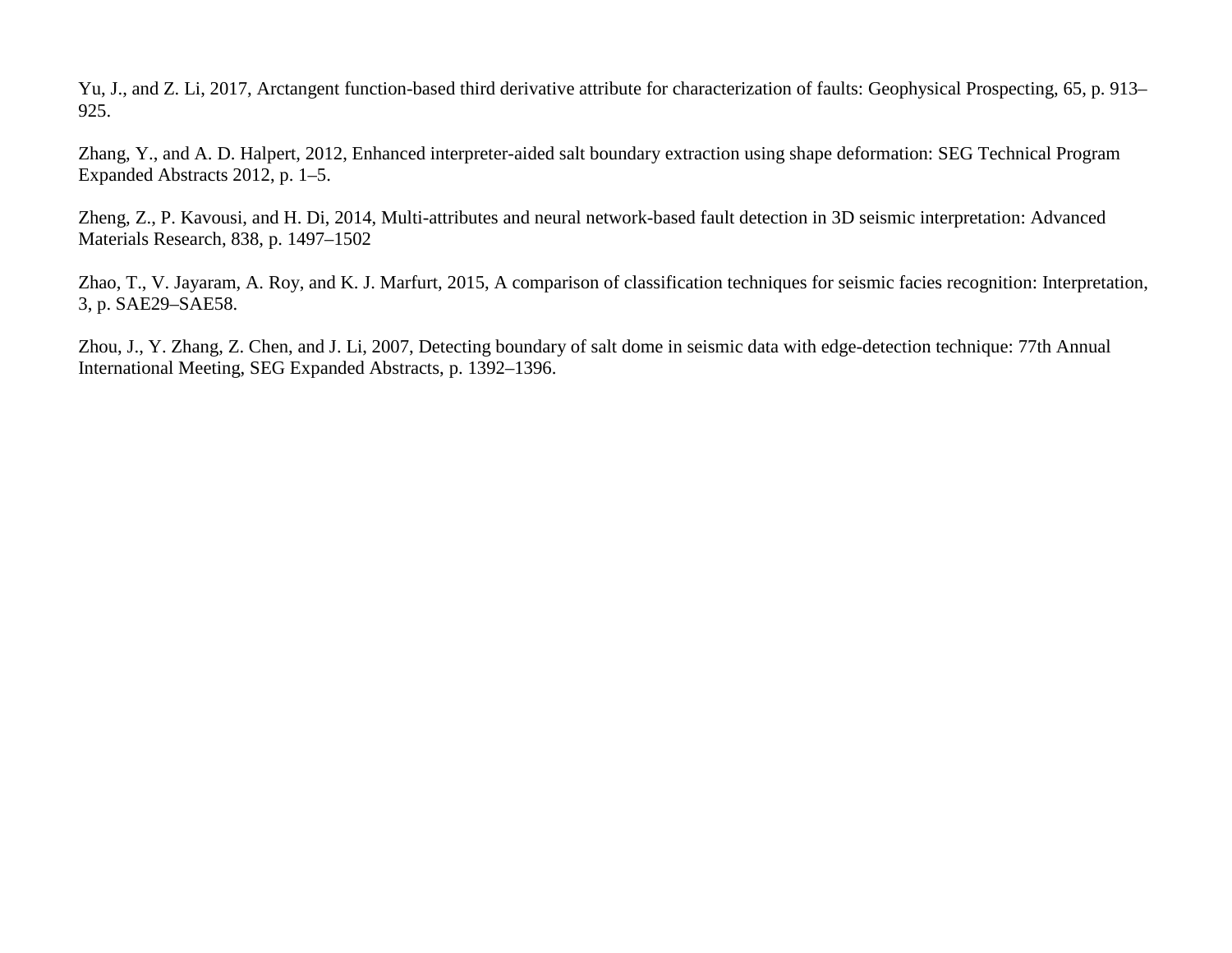<span id="page-8-0"></span>

Figure 1. The diagram for illustrating the proposed workflow of CNN-based seismic salt-body delineation with three major components: training image preparation, CNN classifier training, and volumetric processing.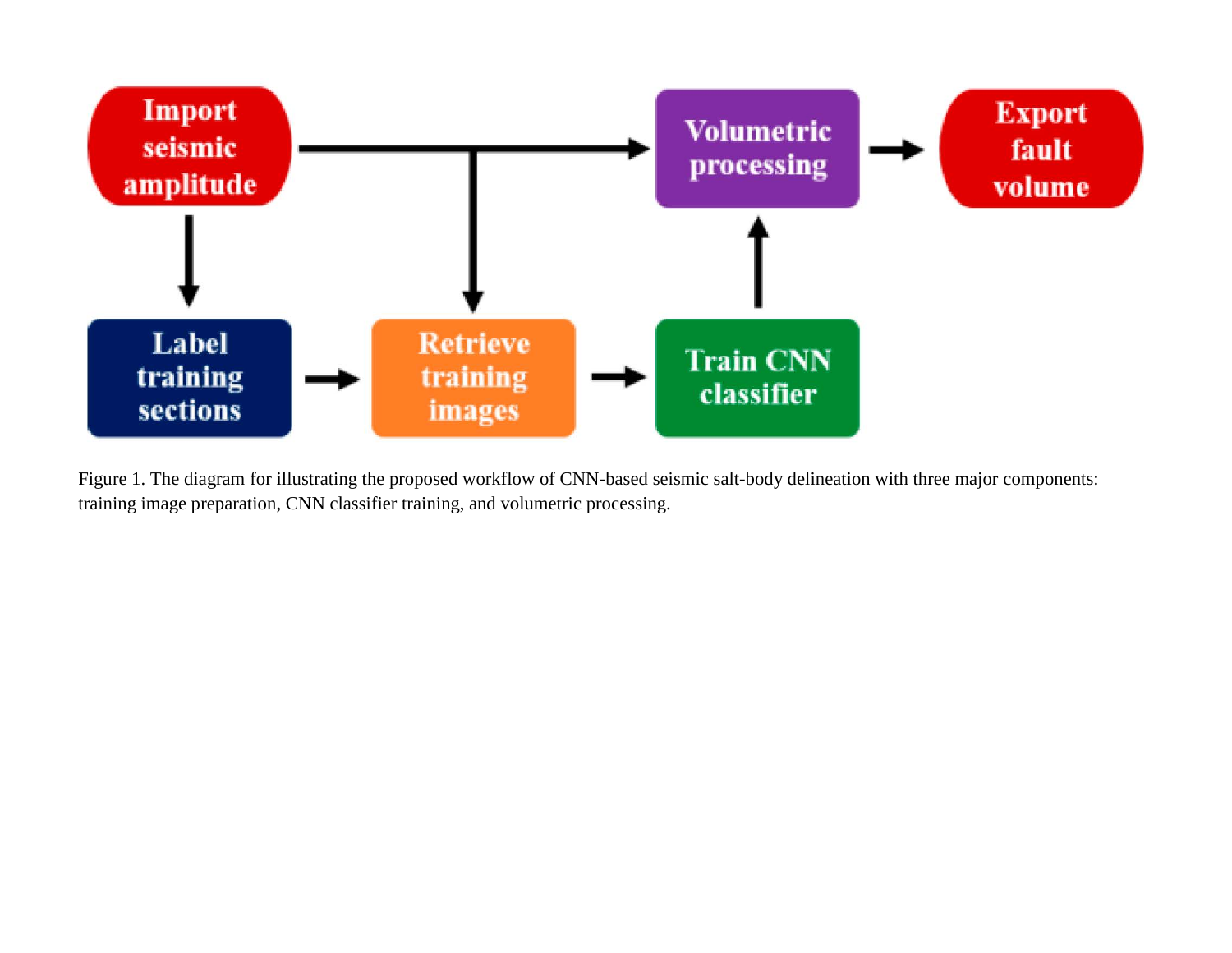<span id="page-9-0"></span>

Figure 2. The diagram for illustrating the architecture of the convolutional neural network (CNN) network used in this study for salt-body delineation.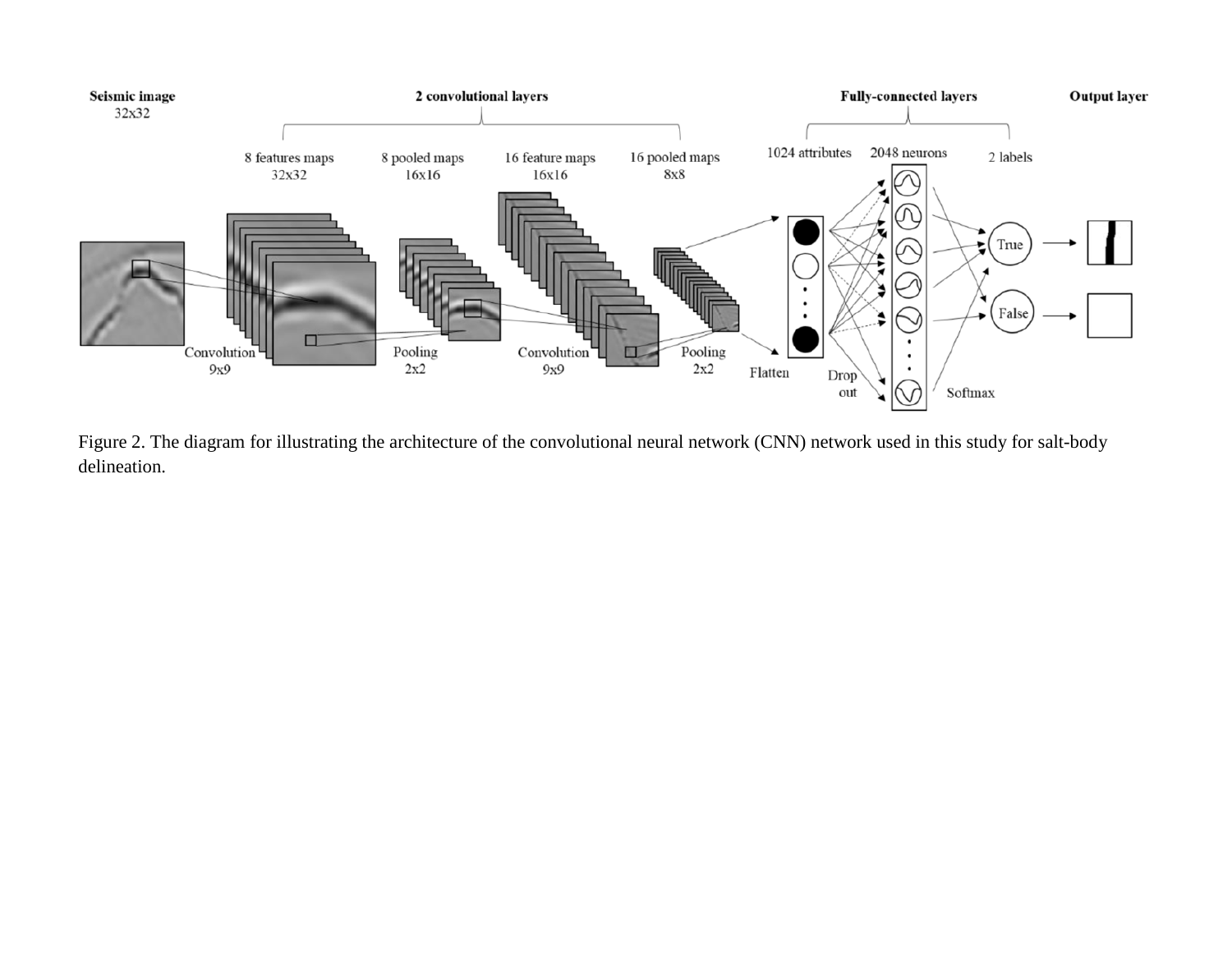<span id="page-10-0"></span>

Figure 3. A comparison of labeling the salt-body boundaries using the traditional multi-attribute based support vector machine (SVM) and multi-layer perception (MLP) and the proposed amplitude-based convolutional neural network (CNN) in the inline sections #4403, #4499, and #4595.